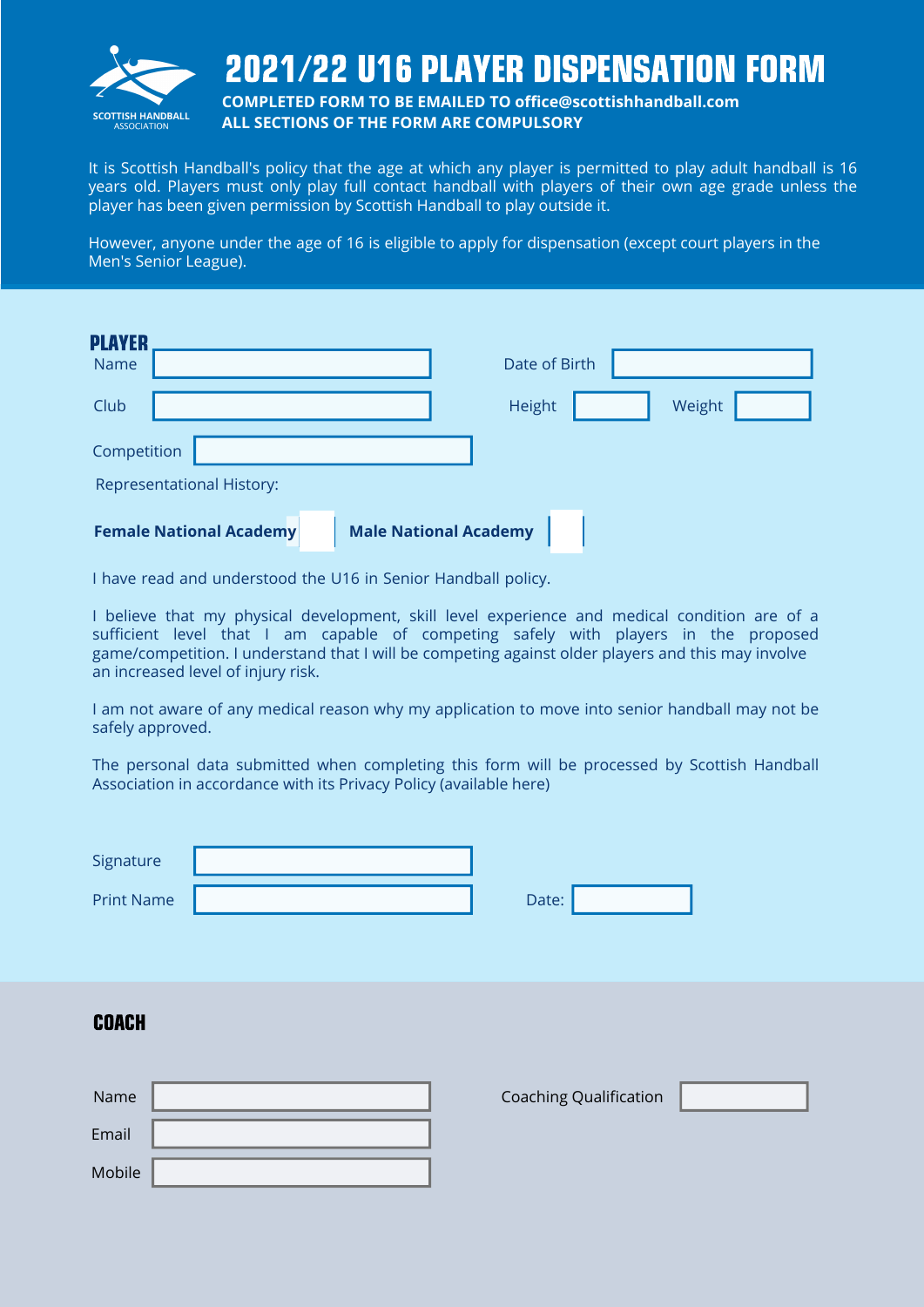| <b>Reason for Application</b><br>Please answer all questions to support the reasons for this<br>application |  |  |  |  |
|-------------------------------------------------------------------------------------------------------------|--|--|--|--|
| How approval would<br>assist in this player's<br>handball development?                                      |  |  |  |  |
| How the introduction to<br>the senior game will be<br>managed?                                              |  |  |  |  |
| Any other relevant<br>information                                                                           |  |  |  |  |

#### COACH TO ASSESS THE PLAYER AGAINST THE FOLLOWING CONSIDERATIONS.

If the answer is NO to any of these considerations, then the player shall NOT be considered capable of competing safely with players in the proposed game/competition (with the exception of the last point).

| <b>Physical</b><br><b>Development</b>    | In your opinion does the player's level of physical development allow<br>them to safely compete in the proposed game/competition?                                                                                                                                                                                | No<br>Yes |
|------------------------------------------|------------------------------------------------------------------------------------------------------------------------------------------------------------------------------------------------------------------------------------------------------------------------------------------------------------------|-----------|
| <b>Skill Level</b>                       | In your opinion is the player's skill level comparable with other players<br>in the proposed game/competition (including skills specific to their<br>playing position and in relation to the game's fundamentals                                                                                                 | Yes       |
| <b>Level of</b><br><b>Experience</b>     | In your opinion does the player have the experience to compete with<br>other players in the senior handball competition?<br>The following factors should be considered - national academy;<br>performance within their age group and; has the player trained with<br>senior players in a controlled environment? | Yes       |
| <b>Standard of</b><br><b>Competition</b> | In your opinion is the standard of competition in the proposed game/<br>competition suitable to allow the player to compete safely?                                                                                                                                                                              | Yes       |
| <b>Medical/injury</b><br>history         | Does the player have any history of serious injury while taking part in<br>handball? If yes, please give brief details.                                                                                                                                                                                          | No<br>Yes |
| <b>Serious injury</b><br>details:        |                                                                                                                                                                                                                                                                                                                  |           |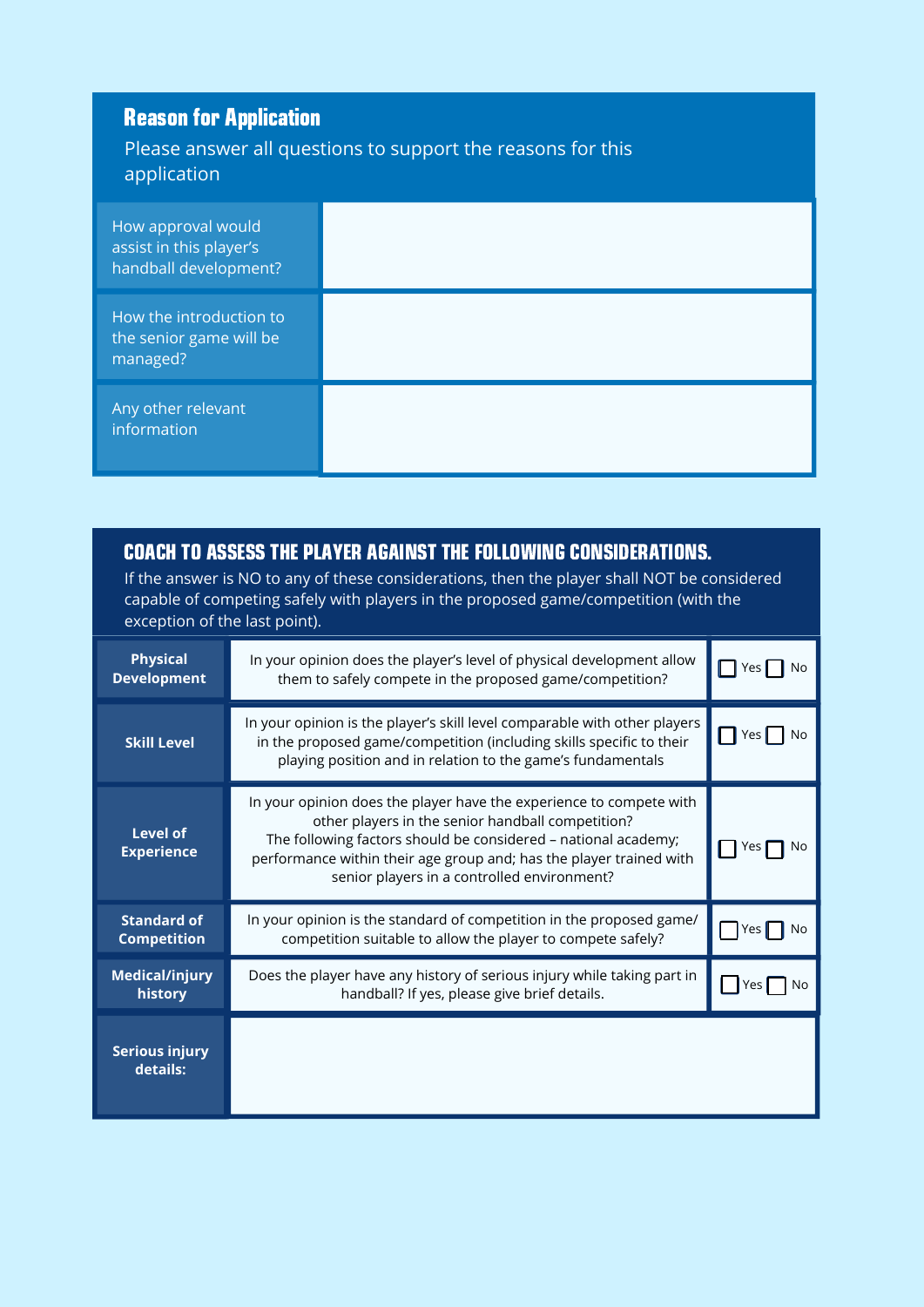### COACH DECLARATION

I have read and understood the Under-16 Player in Senior Handball policy.

| In my opinion, the player's physical maturity, skill level, experience and medical condition are of |
|-----------------------------------------------------------------------------------------------------|
| a sufficient level that they are capable of competing safely with players in the proposed senior    |
| handball competition.                                                                               |

I have explained to the player and his parent or guardian that the player will be competing against older players and this may involve an increased level of injury risk.

Signature

Print Name **Date: Date: Date: Date: Date: Date: Date: Date: Date: Date: Date: Date: Date: Date: Date: Date: Date: Date: Date: Date: Date: Date: Date: Date: Date: Date: Da** 

#### CLUB PRESIDENT (OR OTHER RELEVANT CLUB OFFICE BEARER) DECLARATION

Please make sure that you are familiar and agree with the following:

- I have been provided with a copy of Scottish Handball's Under-16 Players in Senior Handball policy
- The coach has explained to me that, in their opinion, the player's physical development, skill level experience and medical condition are sufficiently high that he is capable of competing safely with players in senior handball;
- It has been explained to me that the risk of injury may be increased by the player playing in the proposed senior handball competition;
- I understand that handball is a contact sport and, like all contact sports, players are exposed to risk of injury. I also understand that the level of risk may be heightened where a player participates in senior handball in circumstances where the player's physical development, skill level and experience are inferior to that of the players they will play against.

| Signature         | Email |  |
|-------------------|-------|--|
| <b>Print Name</b> | Date: |  |

### PARENT/LEGAL GUARDIAN

- I am a parent or legal guardian of the above-mentioned player and by signing this I agree to my child taking part in senior handball.
- I have been provided with a copy of Scottish Handball's Under-16 Players in Senior Handball policy;
- The coach has explained to me that in their opinion, the player's physical development, skill level experience and medical condition are sufficiently high that he is capable of competing safely with players in senior handball;
- It has been explained to me that the risk of injury may be increased by the player competing in the proposed senior handball competition;
- I understand that handball is a contact sport and, like all contact sports, players are exposed to risk of injury.
- I also understand that the level of risk may be heightened where a player participates in senior handball in circumstances where the player's physical development, skill level and experience are inferior to that of the players they will play against.

| Signature         | Email |  |
|-------------------|-------|--|
| <b>Print Name</b> | Date: |  |